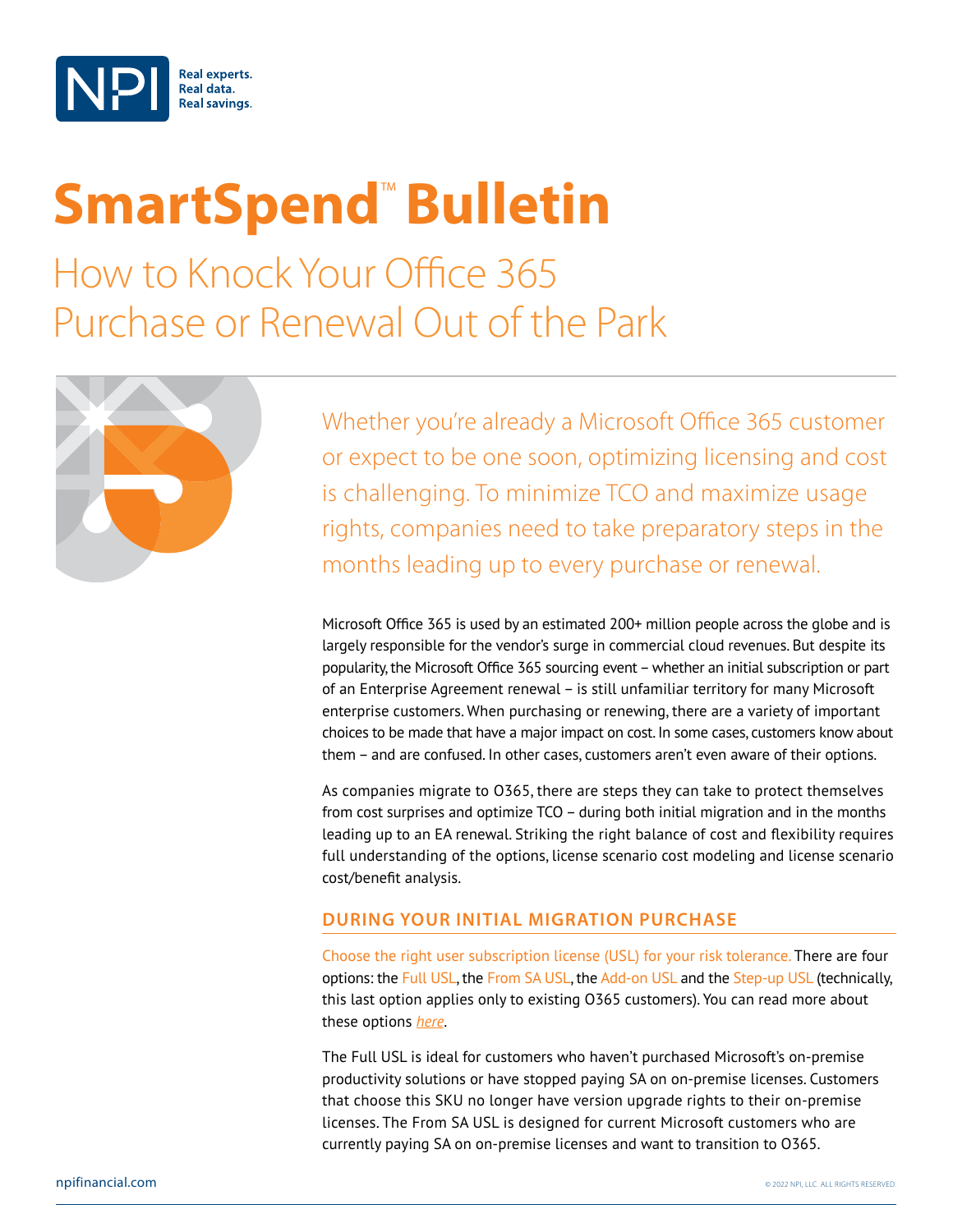On the other end of the spectrum is the Add-on USL. This option is designed for current on-premise customers who want to try O365 without fully giving up upgrade rights to their on-premise licenses. Although the total cost impact of this SKU is greater (customers are essentially paying for both on-premise and cloud versions of Office), the protection is worth it in the event that the client wants to move parts of their Office environment back to on-premise.

Correctly install Office 365 as click-to-run bits. O365 Pro Plus uses click-to-run bits to install and update Office products. However, some customers have inadvertently installed the incorrect product, which puts them out of compliance with Microsoft's product usage rights.

Protect your discount. With demand on the upswing, big discounts on O365 deals are becoming less and less common. With this in mind, customers should put contract language in place that will protect their current O365 discount. Keep in mind that gathering the leverage to successfully execute this tactic requires a thorough analysis of your current state and future state solution requirements.

Determine whether you need to maintain SA on on-premise licenses, and any potential issues that could arise if you migrate to O365 in the future. The move to O365 is rarely a forklift exercise for enterprises and is more often a piecemeal migration. In some cases it may be wise to purchase the Add-on SKU to maintain existing SA on on-premise licenses. While this is more expensive than simply purchasing the From SA USL, the difference can be a point of negotiation in a well-constructed licensing strategy. The benefit? Customers can retain rights to the most current version of on-premise products at the end of their agreement. Plus, even if the customer has no intention of migrating away from the cloud over the current agreement term, it positions them for greater negotiation leverage during future renewals. Note: It's critical for customers to understand the options available to them, especially as they continue to evolve. This specific area of Microsoft licensing/ subscription can be deceptive and requires deep expertise and careful navigation.

#### **LEADING UP TO YOUR RENEWAL**

Vocalize any concerns and explore credible alternatives. For all of its popularity and performance, most companies will encounter challenges migrating to and using O365. Be sure to make Microsoft aware of these issues and explore credible alternatives. This is a best practice in general, but can also factor into negotiations if you have important concerns.

Analyze time-to-value. One powerful negotiation lever with any cloud transition is time-to-value as migrations are typically disruptive to the business. Define reasonable success metrics for your organization's migration to O365 and track how long it takes to achieve them. Delays in time-to-value can translate into leverage during a renewal event.

Map your current subscription level to Microsoft's newest programs. Changes to Microsoft's O365 subscription options are frequent, and customers should expect to be pressured to upgrade to Microsoft's "latest and greatest" option during the renewal event. One example is the current push to move O365 E3 customers to Microsoft 365 (M365) E3/E5, which Microsoft bills as a more complete, intelligent enterprise solution that includes Office 365, Windows 10, and Enterprise Mobility + Security. NPI advises customers to proceed with caution. These newer offerings may provide more functionality